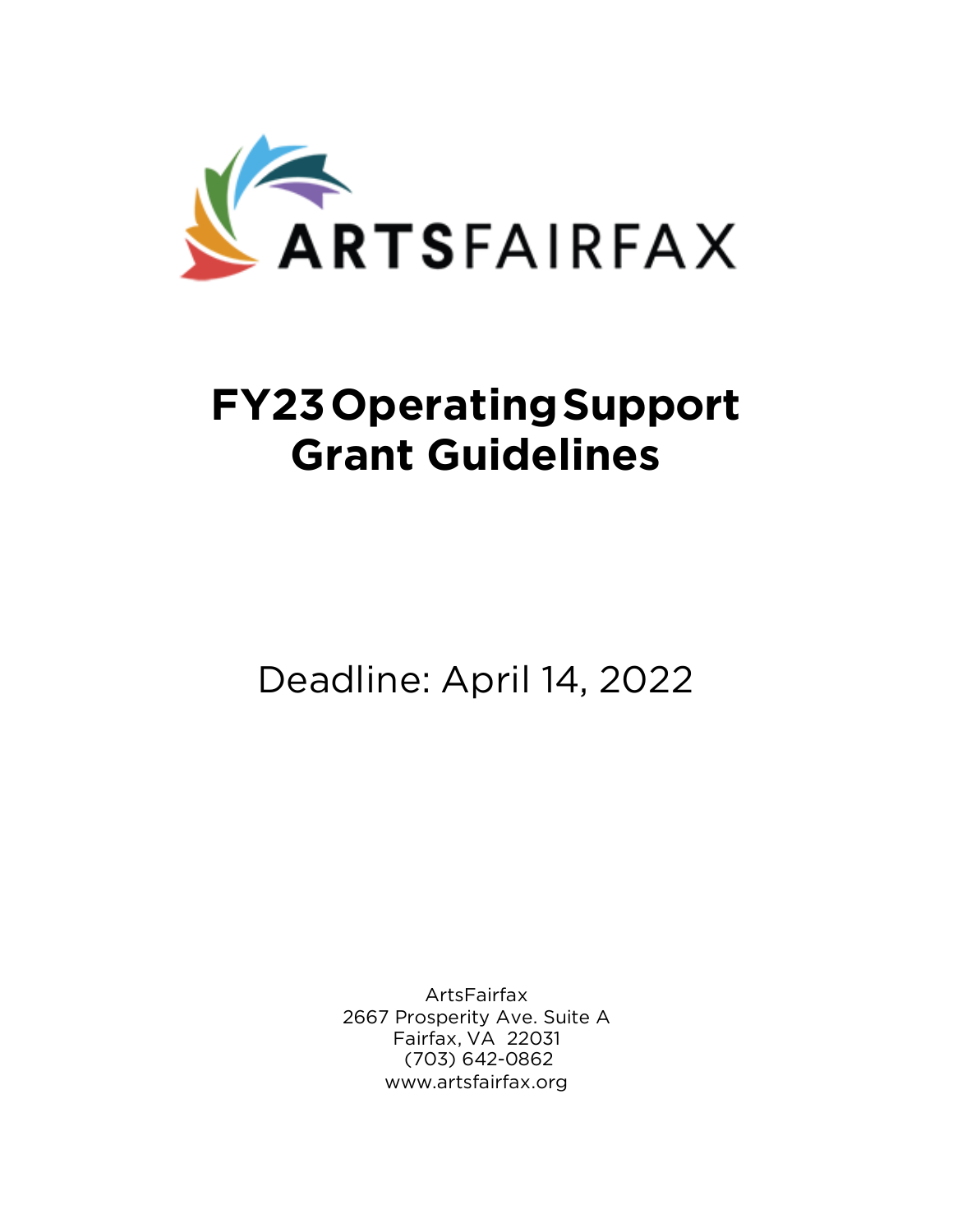# **Table of Contents**

**Introduction** Purpose of the Operating Support Grant Program Goals of the Operating Support Grant Program Organizational Eligibility Grant Restrictions Matching Requirement Budget Levels (short and long form) Review Process Evaluation Criteria Terms and Conditions of a Grant Duration of a Grant Organizational Eligibility Amount of Grant Addendum Use of Funds Acknowledgement of ArtsFairfax funding Required Directory and Event Listings Announcement of Award Payment and Reporting Procedures Grant Preparation Assistance Uploads Required Documents Work Samples Supplemental Materials Submitting Your Application Appeals Process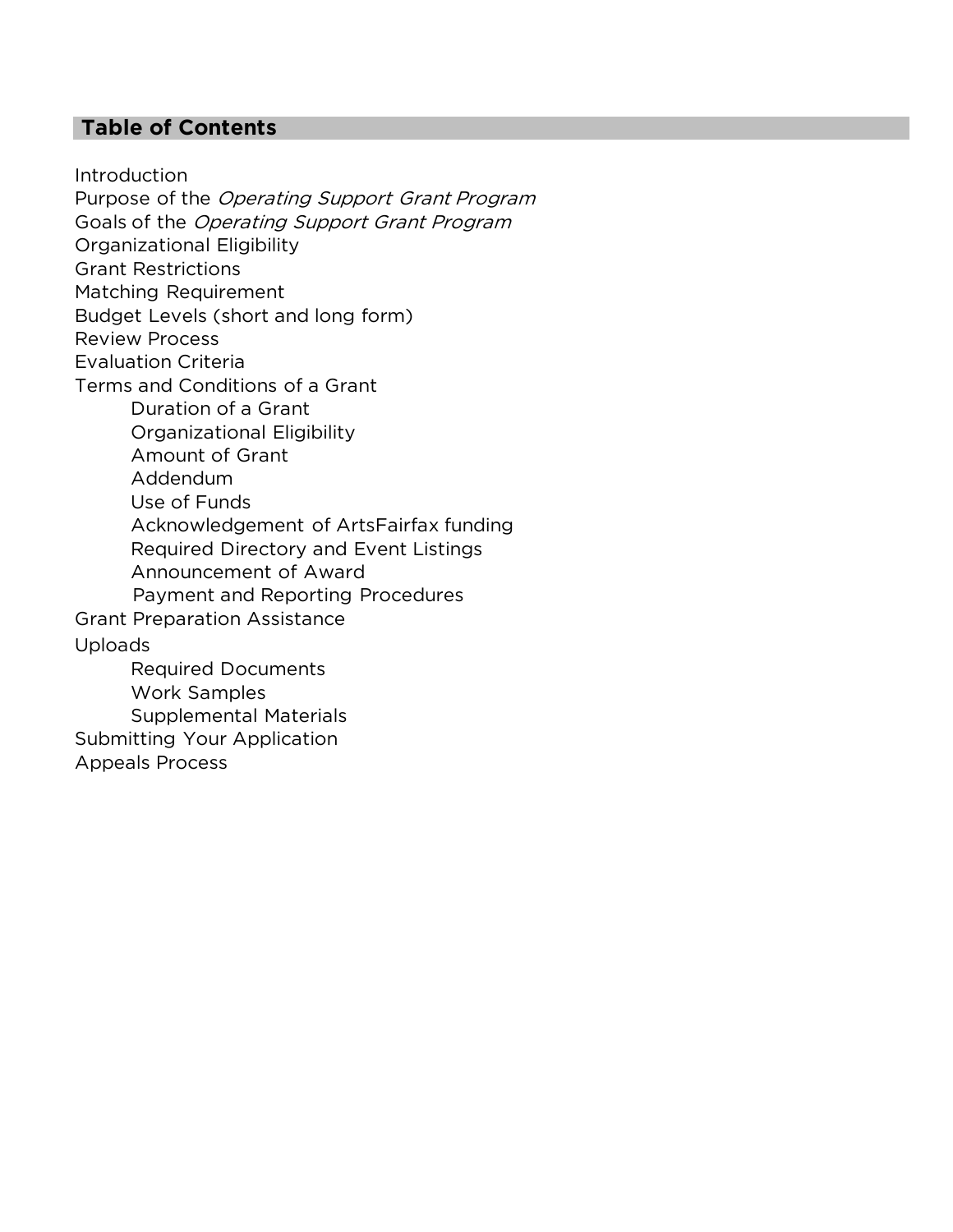## **Introduction**

As Fairfax County's designated local arts agency, ArtsFairfax creates and nurtures an environment in which the arts and artists flourish. Through partnerships with schools, individual artists, arts organizations, and other cultural and community groups, ArtsFairfax promotes and encourages excellence, equity, diversity, inclusion, and access in the arts by initiating and supporting programs, activities, and policies that inspire, nurture, and reflect the diverse populations, voices, and traditions of Fairfax County.

# **Purpose of the Operating SupportGrant Program**

ArtsFairfax's Operating Support program advances the arts in Fairfax County by supporting the goals and objectives of the county's arts organizations, helping them maintain and develop their programs, services, and facilities. ArtsFairfax embraces the county's One Fairfax racial and social equity policy. Artists and arts organizations receiving ArtsFairfax grants must intentionally examine their operations, programs and services, and incorporate equity, diversity, access, and inclusion in decision-making, development and deployment of policies, programs, and services.

Operating Support Grants maintain organizational stability as a platform for becoming more resilient, adaptable, and nimble for sustainability, change, and growth. As ArtsFairfax's largest grant program, Operating Support funds generate recognition for a broad spectrum of the county's cultural organizations.

# **Goalsof the Operating SupportGrantProgram**

Through the *Operating Support Grant Program*, ArtsFairfax seeks:

- 1. To provide support for established and emerging arts organizations.
- 2. To encourage wide participation in the arts by expanding exposure to, and incorporating Fairfax County's diverse voices and traditions in cultural programming that is available to all residents of Fairfax County;
- 3. To promote opportunities for a diversity of cultural workers, leaders, individual artists, and arts organizations to create, present, and celebrate their artistic endeavors and traditions;
- 4. To be a catalyst for increased resiliency, transformation, and expanded resources to support arts organizations through public funding.

# **Organizational Eligibility**

All applicants must meet the following criteria to apply to the Operating Support Grant Program. Staff reviews all grant applications for eligibility prior to the review process.

An organization is eligible to apply to the *Operating Support Grant Program* if:

1. It has as a core mission the creation, exhibition, presentation, production, or performance of and/or education in an arts discipline, and it operates as a standalone nonprofit 501(c)(3) organization with current or pending status.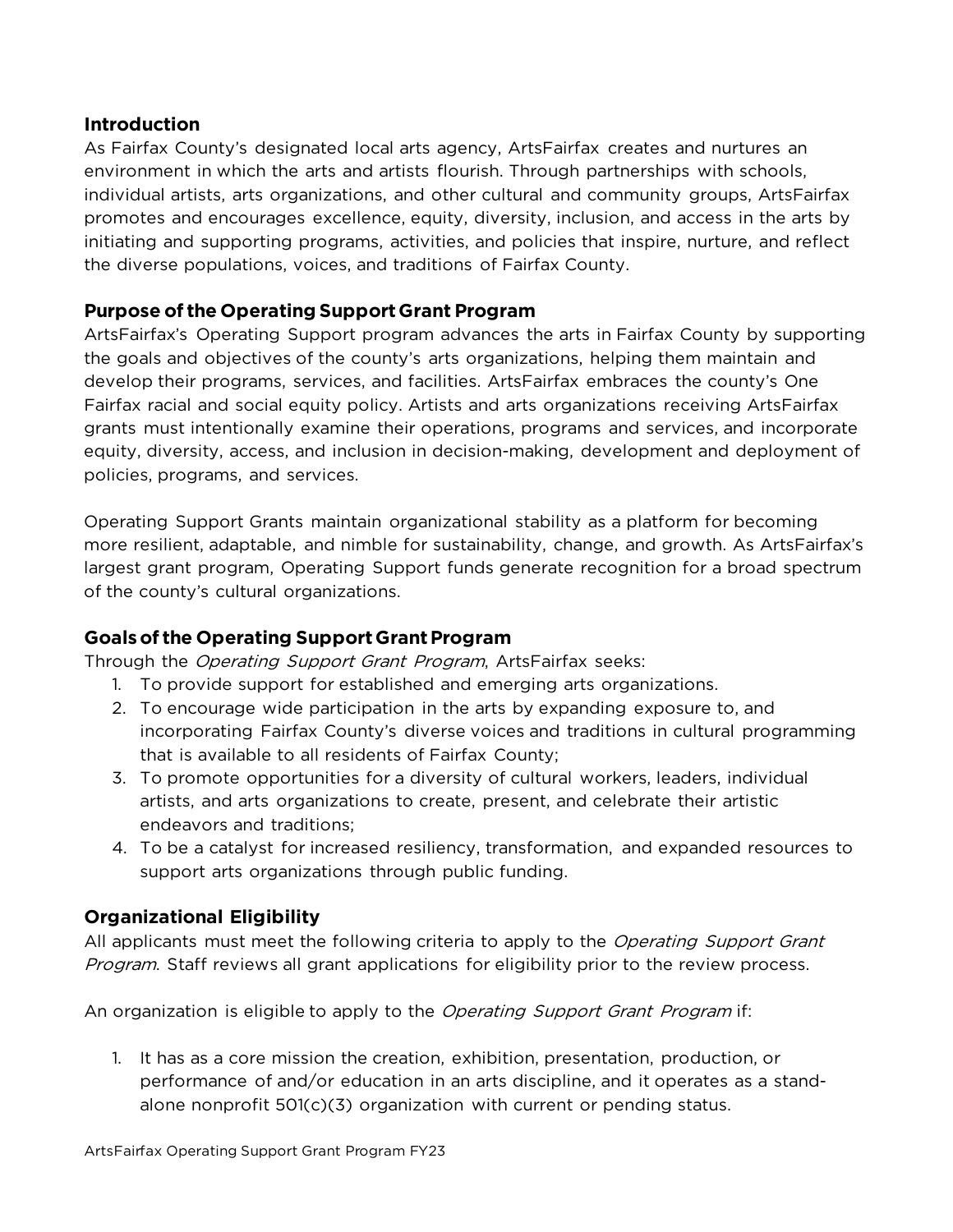- 2. It has regular activity in a minimum of four different months in the year or 120 days of the year.
- 3. The organization must have an address of record within the geographical boundaries of Fairfax County, the City of Fairfax, or the City of Falls Church and satisfy TWO of the following four criteria for at least one year:
	- a) Present at least 51% of public artistic activities within the geographical boundaries of Fairfax County, the City of Fairfax, or the City of FallsChurch.
	- b) Meet, rehearse, exhibit, and operate within the geographical boundary of Fairfax County, the City of Fairfax, or the City of Falls Church.
	- c) Have 51% of board of directors' members work or reside in Fairfax County, the City of Fairfax, or the City of Falls Church.

d)Verify that 51% of attendees at performances, exhibits, events, and activities reside in Fairfax County, the City of Fairfax, or the City of Falls Church evidenced through acceptable statistical data including but not limited to ticket analysis, subscription data, box office surveys, and audience surveys.

- 4. An eligible organization must:
	- a) Be in compliance with all local, state, and federal laws; and
	- b) If an organization does not hold 501(c)(3) status in its own right, a fiscal sponsor that holds 501(c)(3) status may apply on its behalf. The fiscal sponsor must manage all grant funds and ensure compliance with the terms of the grant if an award is made.
	- c) An organization must have independently prepared financial statements such as an audit or a treasurer's report (audit required for organizations with expenses of \$750,000 and above).
	- d) The applicant must have submitted all required final reports for any grants received from ArtsFairfax during the previous fiscal year.
	- e) The applicant must maintain an ArtsFairfax Directory listing and list activities on the ArtsFairfax events calendar.

## **The following are not eligible organizations:**

- a) Arts divisions, and organizations with an arts program within a larger nonprofit 501(c)(3) organization, are not eligible for Operating Support and can apply only for Project Support grants (not Operating Support, Organizational and Professional Development, or Fast Track grants).
- b) Organizations that receive line-item funding from Fairfax County or the State of Virginia.
- c) Departments of George Mason University, and non-profit organizations and foundations that support county agencies are not eligible for ArtsFairfax grants.

## **Grant Restrictions**

## **All Operating Support Grant Program grants must:**

a) Support activities, programs, or projects occurring within Fairfax County, the City of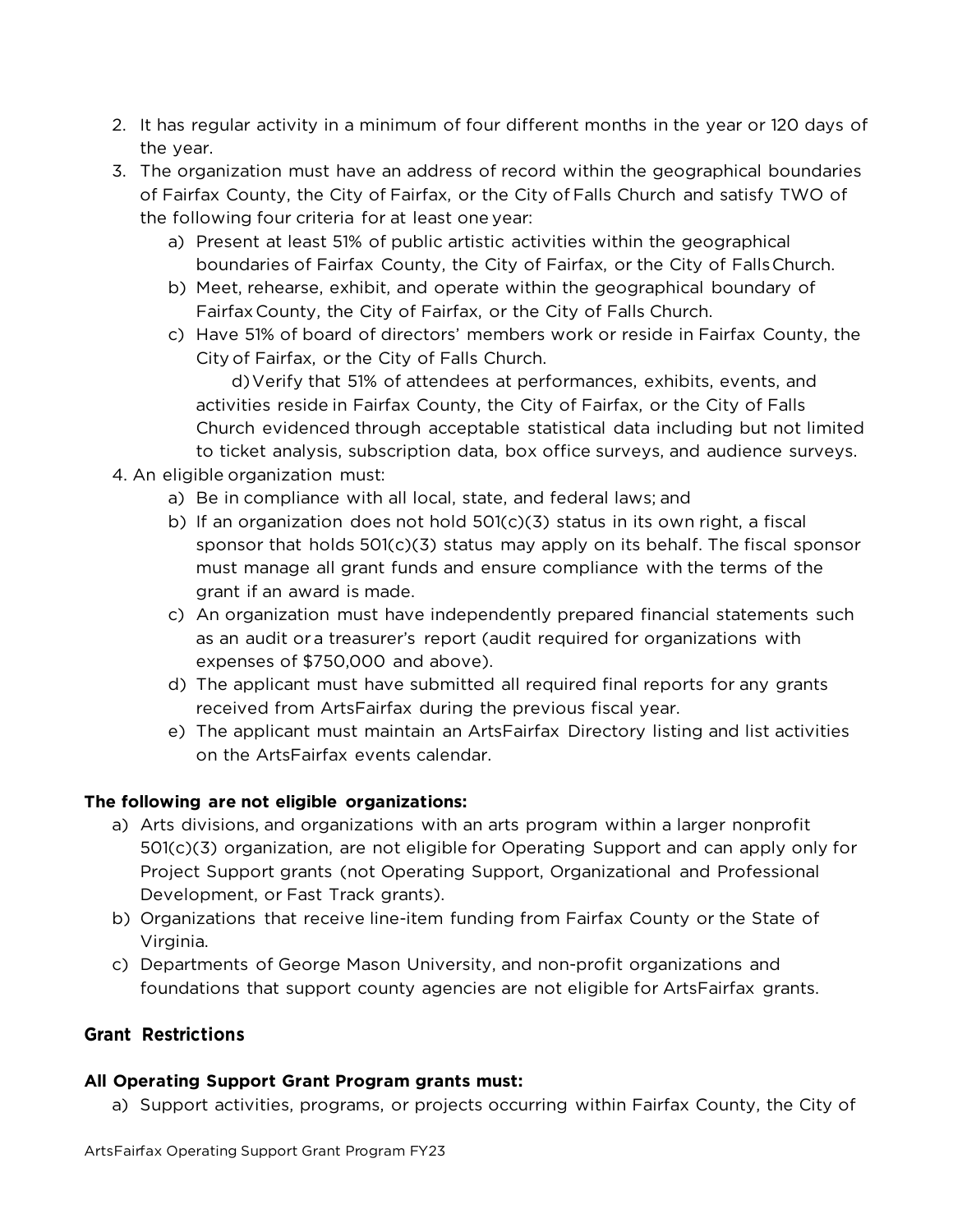Fairfax, or the City of Falls Church.

- b) Have qualified artistic or scholarly, administrative, and management leadership (either professional or volunteer) capable of completing any grant-supported activities, programs, or projects.
- c) Occur within the dates of July 1, 2022 and June 30, 2023.

#### **Operating Support Grant Program grants cannot be used for:**

- a) Fundraising activities, such as capital campaigns or endowment campaigns.
- b) Construction or renovation projects.
- c) Political advocacy costs.
- d) Activities not open to the general public.
- e) Debt retirement.
- f) Pre-grant Costs.
- g) Proselytizing and faith-based activities.

#### **Matching Requirement**

For FY23, there is no matching requirement for *Operating Support Grant Program* due to the constraints created by the COVID pandemic, but the funding can and should be used to leverage additional private support.

#### **Budget Levels**

Organizations fall within one of five budget levels within the *Operating Support Grant* Program. Organizations with budgets \$10,000 to \$50,000 should apply using a short form. Organizations with budgets over \$50,000 must use the long form. Organizations may only submit one application. Applicants using a fiscal sponsor must contact ArtsFairfax grant staff for additional instructions and should use the applicant organization budget, not the fiscal sponsor's budget in determining what form to use.

For the Operating Support Grant Program, your budget size is determined by the "Total Expenses" from your most recently completed fiscal year. Do not include in-kind expenses in the budget level calculation.

Level 1 \$10,000-50,000 (use short form) Level 2 \$50,000-100,000 Level 3 \$100,000-\$250,000 Level 4 \$250,000-\$500,000 Level 5 over \$500,000

"Pass through money," i.e., money that is collected by the organization and then immediately dispersed, as in the case of collecting art sales and then distributing that money back to the individual artist, should not appear in an organization's budget as income. If the organization collects a portion or percentage of that money, then only that portion can show as income.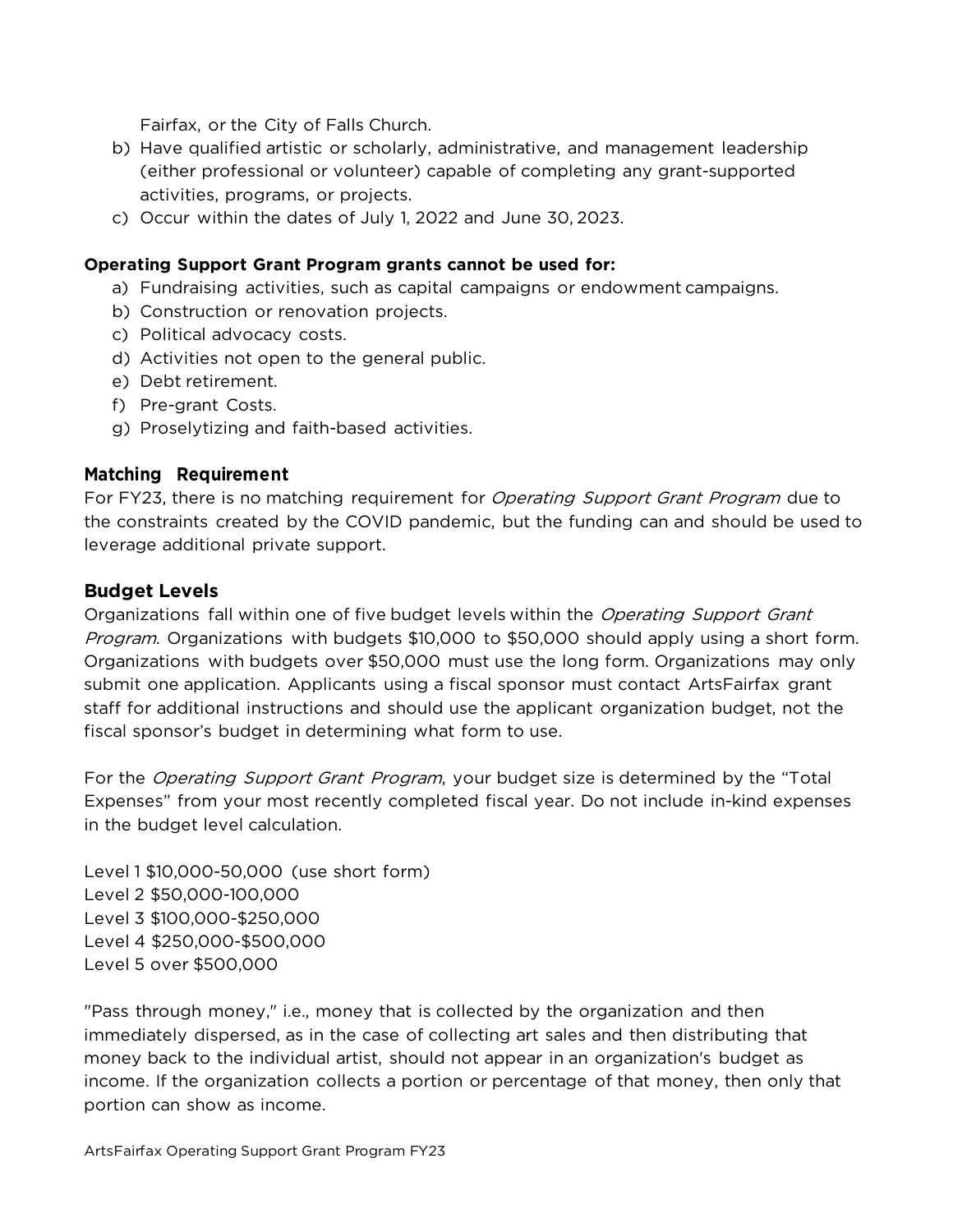Examples include:

- Funds collected by an organization that sells art on behalf of an artist and then distributes that money to the individual artist.
- Organizations that collect costume fees from individual participants, and then immediately purchases costumes for individual participants.
- Money that is collected from individuals for travel purposes, which is then spent on travel.
- Some monies spent for fundraising purposes are considered pass through money. If an organization sells an item for fundraising purposes (for example, wreaths or ornaments), the purchase cost and sales proceeds for those fundraising items cannot be included in the organization's income and expenses. Only the profits from the fundraiser should be included in the income category.

## **Review Process**

Following the grant application deadline, ArtsFairfax staff determines whether an applicant is eligible and whether an application is complete. Staff may contact applicants for information needed to make an eligibility determination. If an applicant is determined to be ineligible, the application will be rejected without evaluation. Incomplete applications are subject to rejection without evaluation. If an application is rejected, the applicant will be notified by email.

All eligible and complete applications for the *Operating Support Grant Program* are evaluated by panel review. Panelists are arts professionals with knowledge of or expertise in the segments of the arts community that are eligible to apply to ArtsFairfax for funding. Inperson panel meetings are open to the public and applicants will be notified of the schedule for the panel meeting; applicants are encouraged to attend. If necessary, panel meetings may be held online, and ArtsFairfax will contact applicants regarding observation of virtual panels. Staff notes summarizing the discussion and comments will be available.

Review Panels are generally comprised of approximately five individuals who have no conflicts of interest. They review and evaluate each eligible application on its own merit. ArtsFairfax selects panel members for their diverse backgrounds, expertise in a particular arts discipline, knowledge of grant practice and/or knowledge of the community.

The ArtsFairfax Board of Directors makes the final funding decisions based on the evaluations by the panels, available funds, and the overall goals of the Operating Support Grant Program and of ArtsFairfax.

## **Evaluation Criteria**

Panelists will evaluate each grant request based on their self-awareness and intentionality in addressing the following five evaluation criteria in the present, past and future. Organizations with budgets over \$50,000 will be evaluated on all criteria, and \* designates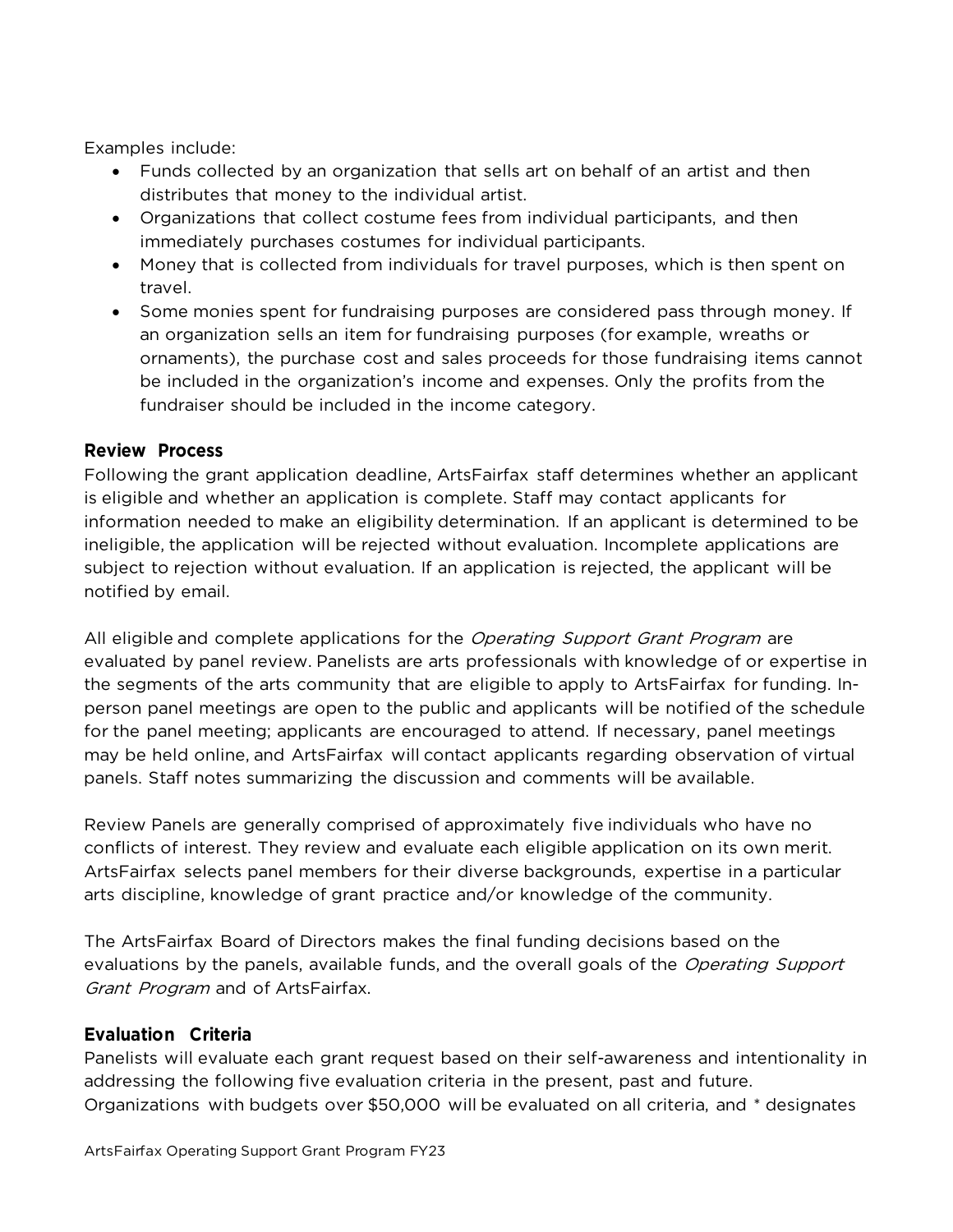criteria for the Short Form.

- **1. Organization Profile** (History, Mission, Relevance)
	- a) Does the applicant provide clear, specific, and thorough evidence of vision, mission, goals, and evolution over time?\*[1](#page-6-0)
	- b) Does applicant use demographic data to describe their service area and how the community informs their identity, mission, and programs?\*
- **2. Programs and Services** (Ability to create quality, mission-driven work that engages and inspires its community including aesthetic attributes of risk-taking, resourcefulness, sensory experiences, sustained resonance, impact, and value)
	- a) Do the programs and services effectively fulfill the applicant's mission and goals?\*
	- b) Does the applicant offer public artistic activities that reflect the diversity of the population of Fairfax County?\*
	- c) Are the applicant's efforts to understand Fairfax County's diversity and respond to the community it serves evident? Does explanation clearly and thoroughly illustrate the creative process, which includes creative roles, responsibilities, and authentic constituent collaboration, where constituents are essential in the artistic decision-making process?
	- d) Is the organizational success story clear and does it explain why it is considered successful in terms of aesthetic attributes, evaluation, and outcomes?
	- e) Do the programs demonstrate support for and stimulation of artistic growth and excellence?
	- f) Do the programs offer the public greater access to underrepresented artists and art forms?
	- g) Does the applicant demonstrate artistic excellence as shown by the qualifications, background, and experience of the artists?
	- h) Are there clear examples of positive critical response to the organization's performances, exhibits and other artistic work?
- **3. Community Engagement** (an organization's ability to meaningfully engage with its community to achieve its mission)
	- a) Is the applicant building support for the organization's mission and activities by connecting with stakeholders (partners, audiences, patrons, users, visitors etc.) outside the walls of the organization—churches, community centers other gathering spaces—and/or collaboration with non-arts partners?
	- b) Is there evidence of effort to improve and evaluate program quality involving staff, board, artistic personnel, and diverse constituents?
	- c) Are programs and outreach activities accessible for all residents of Fairfax

<span id="page-6-0"></span><sup>\*</sup> designates criteria for the Short Form.

ArtsFairfax Operating Support Grant Program FY23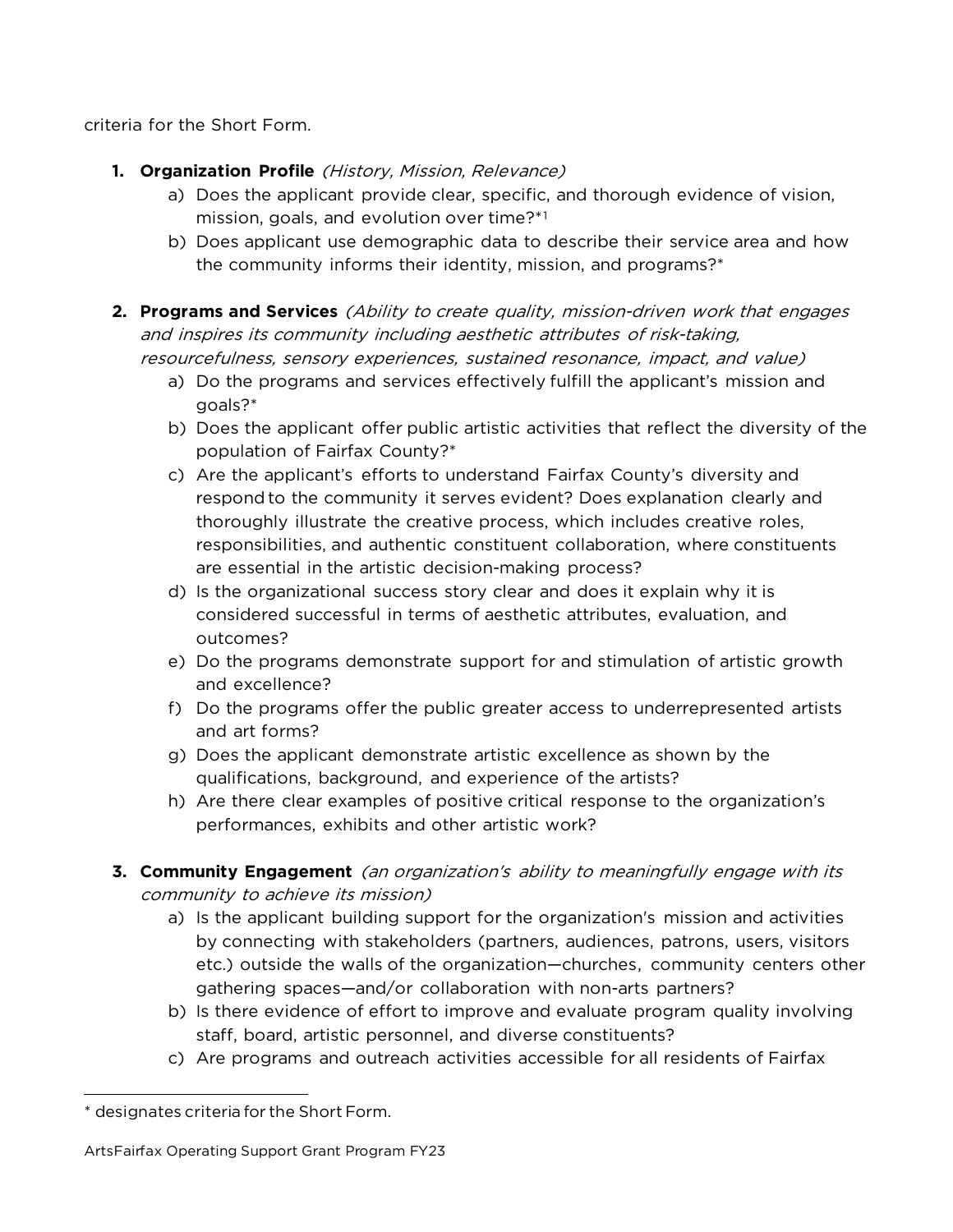County, especially underserved populations including but not limited to youth, the elderly, the disabled, minorities, ethnic communities, and those in underserved areas?\*[2](#page-7-0)

d) Is there evidence of effective marketing of the organization's programs?\*

#### **4. Organizational Effectiveness** (ability to successfully manage resources)

- a) Is the staffing structure (staff, artists, Board, volunteers, partners) currently successful in carrying out the mission, and goals and/or strategic plan?\*
- b) Does the organization reflect the diversity of its service area and that of the County in its policies, programs, leadership, and personnel?
- c) Does the applicant have clear priorities and mechanisms to regularly identify, evaluate and address staffing, training, planning, evaluation, and finances that are both sustainable and aligned with growth or change?

#### **5. Financials**

- a) Is the applicant financially stable; and/or does the application explain changes in finances due to the pandemic and steps being taken or planned, to address needs and changes?\*
- b) Does the applicant have a reasonable and clear future budget scenario?
- c) Does the applicant have a history of income from a variety of earned and unearned sources?

Each of the five evaluation criteria are equally weighted in the review.

## **Terms and Conditions of Grant**

#### **Duration of the Grant**

Generally, activities supported by the *Operating Support Grant Program* grants may be carried out for one year, between July 1, 2022 and June 30, 2023.

#### **Organizational Eligibility**

Grant recipients must continue to meet all *Operating Support Grant Program* eligibility requirements during the grant period. Grant recipients are required to notify ArtsFairfax staff in writing of any major financial, leadership, or programmatic changes to their organization.

#### **Amount of Grant**

Operating Support grants range from \$1,000 to \$50,000. An organization can request no more than 15 percent of their actual expenses as described in the Financials for the most recently completed fiscal year. Applicants may be granted an amount less than requested.

#### **Addendum**

<span id="page-7-0"></span><sup>\*</sup> designates criteria for the Short Form.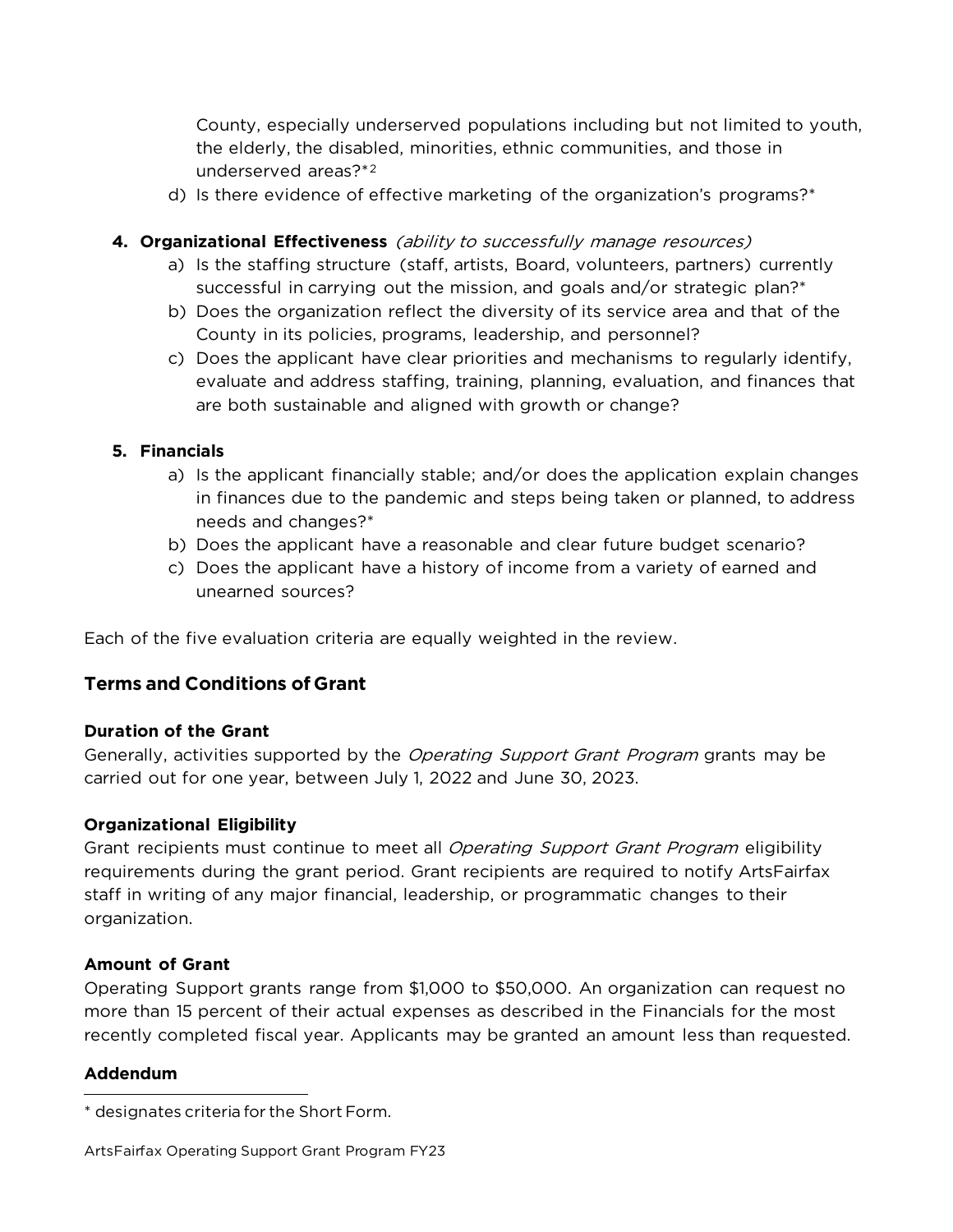The addendum is required to update the application for substantive changes in the organization's programming, staffing, and funding after the application has been submitted. The organization must submit the addendum explaining these accomplishments and/or challenges and how this effects the application. The addendum may be submitted during the time after the application deadline until 1 week before the panel meeting.

#### **Matching Requirement**

There is no matching requirement for the *Operating Support Grant Program* for FY23 due to the challenges of the Covid pandemic.

#### **Use of Funds**

Operating Support grants may be used for a broad range of activities. Grant funds may not be used for fundraising activities, such as capital campaigns or endowment campaigns, construction or renovation projects, political advocacy costs, activities not open to the general public, debt retirement, pre-grant costs, or faith-based activities. All listed expenses must be incurred during the grant period.

#### **Acknowledgement of ArtsFairfax Funding**

**1.** ArtsFairfax requires acknowledgement of ArtsFairfax's support for all public programs and services provided by an organization that receives an Operating Support grant. To raise the visibility of your organization as well as that of the arts and nonprofit cultural organizations in Fairfax County, ArtsFairfax requires the following:

Credit ArtsFairfax as a donor on your website and all printed materials through the use of the ArtsFairfax logo and the statement, "This program is funded in part by ArtsFairfax."

- **2.** Grant recipients are required to follow the instructions in the Grant Communications Kit and send copies to ArtsFairfax of samples of materials that are distributed to the public.
- **3.** Grant recipients are required to acknowledge ArtsFairfax funding on at least one social media platform—tag @artsfairfax on their social media platforms (Facebook, Twitter, Instagram) and follow ArtsFairfax and use #ArtsFairfax.
- **4.** Include an ArtsFairfax grant award announcement in your printed programs for the duration of the grant period in accordance with your sponsorship recognition policy. The three suggested sizes are commensurate with your award amount: over \$10,000 full page, \$5,000-\$9,999 half page, and under \$5,000 quarter page. The announcements are available in both color and black and white. Contact Jackie Dubin, Grants Manager at [jdubin@artsfairfax.org](mailto:jdubin@artsfairfax.org) for customized copy.

#### **Required Directory and Event Listings**

Create a directory listing on the ArtsFairfax website: artsfairfax.org Grantees are required to list their programs and events on the ArtsFairfax website throughout the grant period.

#### **Announcement of Award**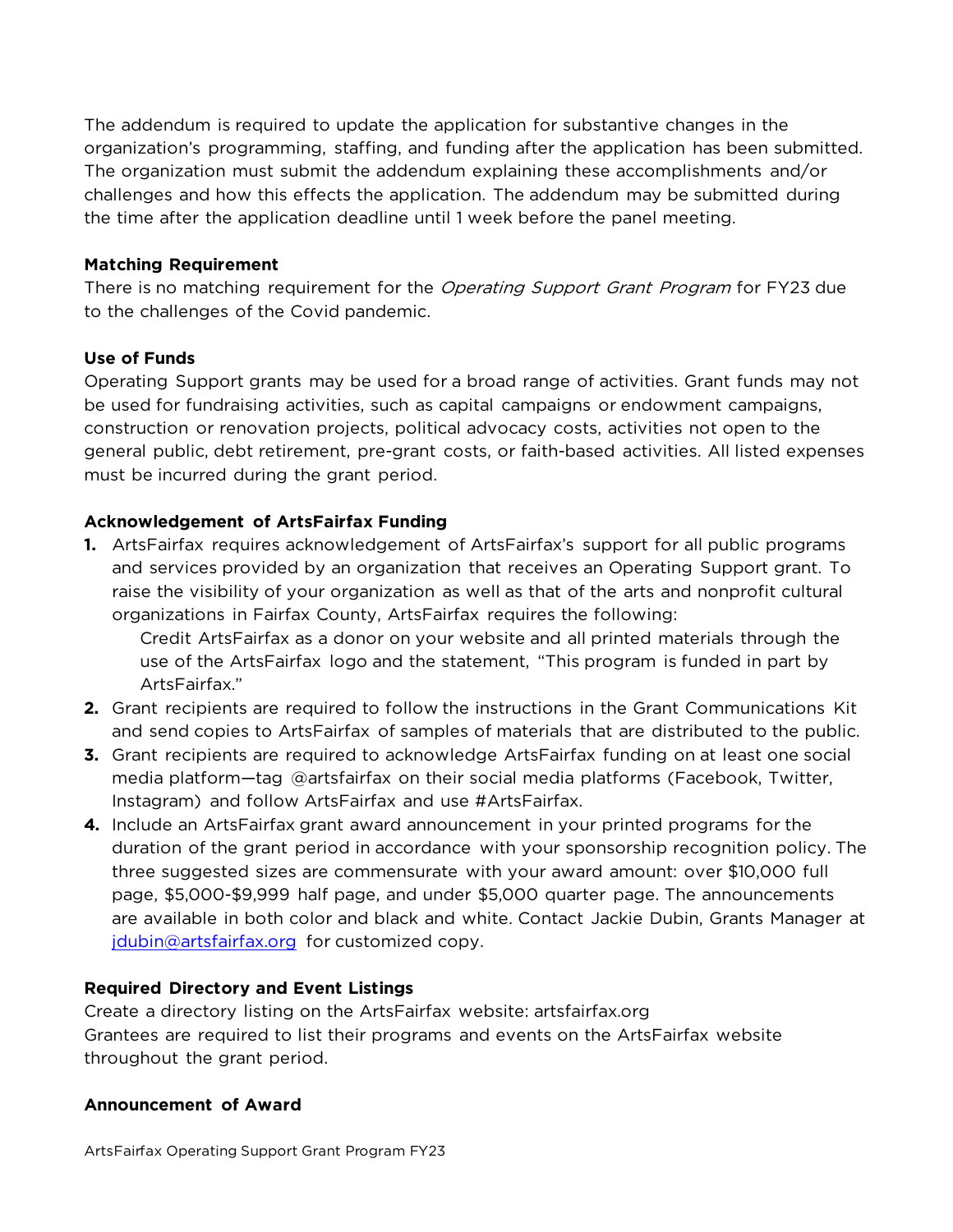No information about the status of an application will be released until all applications have been reviewed and all award decision-making is concluded. For the current grant year (FY23), ArtsFairfax will notify applicants of final decisions in August 2022.

#### **Payment and Reporting Procedures**

Grant recipients will receive 70 percent of the award amount at the time of the grant announcement. Grantees are required to submit a final report at the end of the grant period (due August 1, 2023). Upon approval of the final report, the remaining 30 percent of the award amount will be disbursed to the grant recipient. The final report is to be submitted online including copies of all materials distributed to the public such as catalogues, programs, brochures, flyers, press releases, and other publicity materials. The materials may be scanned and attached to the final report or sent to ArtsFairfax before the end of the grant period.

#### **Record Keeping**

Grantees shall maintain an accurate record of the grant received and all expenses incurred under this grant and retain such books and records for at least four years after completion of the use of this grant.

#### **Cancellation**

ArtsFairfax reserves the right, in its sole discretion, to discontinue funding if it is not satisfied with the progress of the grant or the content of any required written report. In the event of discontinuation, any unexpended funds shall immediately be returned to ArtsFairfax, except where ArtsFairfax has agreed in writing to an alternative use of the unused funds.

#### **Required Participation in Research**

During the grant period, ArtsFairfax may request that grantees participate in local, regional, or national arts studies. The studies may be related to, but are not limited to: audience spending, organization management, or facility usage and planning. Grantees are required to assist ArtsFairfax in evaluating the impact of funding by contributing to these studies if requested.

#### **Advocacy Requirements**

Grantees are required to write to both the Chairman of the Board of Supervisors and the Supervisor for your organization's magisterial district (if applicable) thanking them for appropriating the grant funds. The letters should provide information about how the grant funds will be used to support your organization and its community impact. Grantees should also invite their District Supervisor to funded programs.

#### **Grant Preparation Assistance**

ArtsFairfax will conduct a free information session to instruct prospective applicants on how to complete an *Operating Support Grant Program* application March 3, 2022 from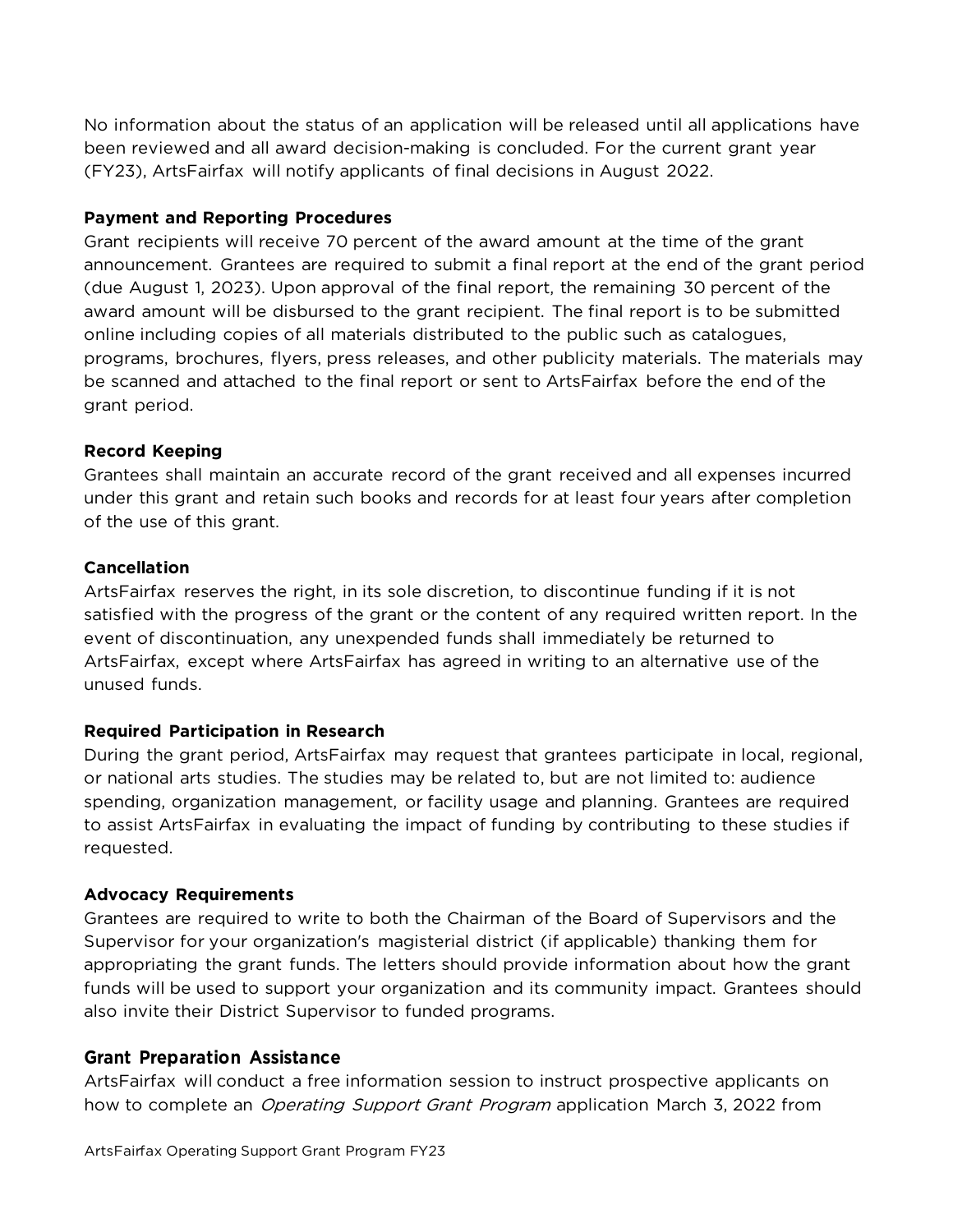Noon to 1:30 p.m. via Zoom. A Grant Application Financials Webinar will also be offered on March 10 at noon. To register visit the ArtsFairfax website. ArtsFairfax strongly encourages attendance/viewing by all potential applicants. An applicant's attendance at the session will not affect the evaluation of the application.

The *General Operating Support Grant* information session and Financials Webinar recordings, and presentation materials, will be posted on the ArtsFairfax website. If you have questions, please contact Jackie Dubin Grants Manager by email [jdubin@artsfairfax.org](mailto:jdubin@artsfairfax.org) or by telephone at 571-395-4625.

## **Grant Writing Tips**

- Write clearly and concisely.
- Do not use jargon.
- Spell out acronyms with first reference.
- Don't assume the people who are reading your application know your organization and programs. When a reader has finished reviewing your grant application, they will understand your organization, mission, and programs.
- Check narrative and other text for grammar and spelling errors.
- Do not repeat information in different narrative sections.
- Keep in mind that ArtsFairfax staff does not participate in panel discussions.The application must stand on its own merits.
- Verify that all contact information in your application is correct, including email addresses and phone numbers.
- Financial information referred to in the narrative should match the numbers on the Financials Form.
- Use ArtsFairfax as a resource. If you have any questions, call 571-395-4625, or email [jdubin@artsfairfax.org.](mailto:jdubin@artsfairfax.org.)

# **Uploads**

Submission of Required Documents, Work Samples and Supplementary Materials is mandatory. Work Samples and Supplementary Materials should describe recent (within the last two years) activities. You may provide links to images, audio clips and/or online video (1280x720 resolution) samples. You can submit up to three Work Samples and three Supplemental Materials. Uploads may consist of installation shots, programs, brochures, catalogs, study guides, posters, newsletters, other promotional materials, newspaper reviews, articles, testimonials, letters of support, and awards. Online media entry is limited to a maximum running time of five minutes. Acceptable file upload types are listed in the application.

You may include links to work samples and supplementary materials in the required cover sheet.

# **Required Documents**

ArtsFairfax Operating Support Grant Program FY23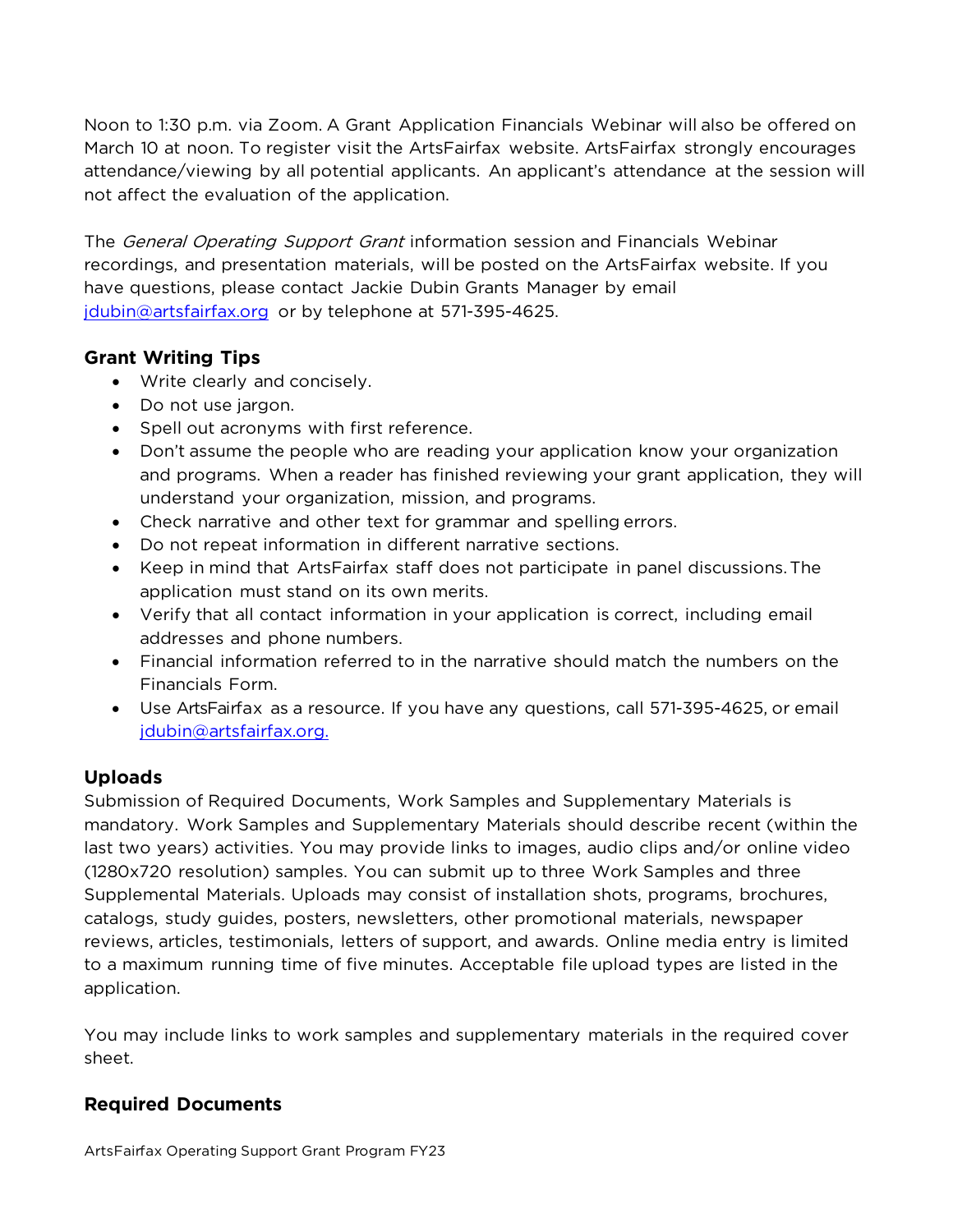- 1. IRS Letter of Determination for your organization and/or your parent organization.
- 2. Most recent IRS 990 submission (do not include schedules).
- 3. List of Board members that includes profession, work address, and place of residence for each one. Please highlight members who work or live in Fairfax County.
- 4. Treasurer's Report or Audit for most recently completed fiscal year. An audit is required if the applicant's expenses exceed \$750,000.
- 5. Board and staff list with bios.
- 6. Cover sheet for supplemental materials and work samples including links to online media and descriptions.

Name the uploaded files with the abbreviated name of the document and the organization for example IRS990\_Organization Name\*

\*File naming Key for required documents:

TR = Treasurer's Report  $A =$  Audit IRS = IRS Letter of determination 990 = 990 Tax Form

# **Work Samples:**

Applicants are required to submit samples of their work including performances, lectures, lesson plans, exhibition installation shots, and publications. The samples should reflect the best quality work of the organization and technical quality, i.e., good sound and video presentation. The panel's judgment of artistic merit will be based upon the quality of the work submitted.

Use the Cover Sheet to describe each work sample including the applicant's name, the work's name, as well as the dates of creation and performance/publication if appropriate. Due to the number of applications received, the panel will review recorded materials totaling no more than five minutes. Please submit edited clips or note the start and end time for longer videos.

Submit **up to three** recent examples of original work with the following considerations:

- Samples may be excerpts or complete works.
- Submit work produced in the **last two years**.
- Links to video work examples should be included in the cover sheet, each in a different line. Ensure links are live and samples can be viewed without an email, account, or subscription. Include the applicant's name, title of work and date of completion, as well as a brief description of the piece and applicant's role in the development and execution of the work.
- Name the file **(Work-Sample\_Organization Name\_01)**.
- Make sure submitted files of recorded work samples do not exceed an overall total of five minutes.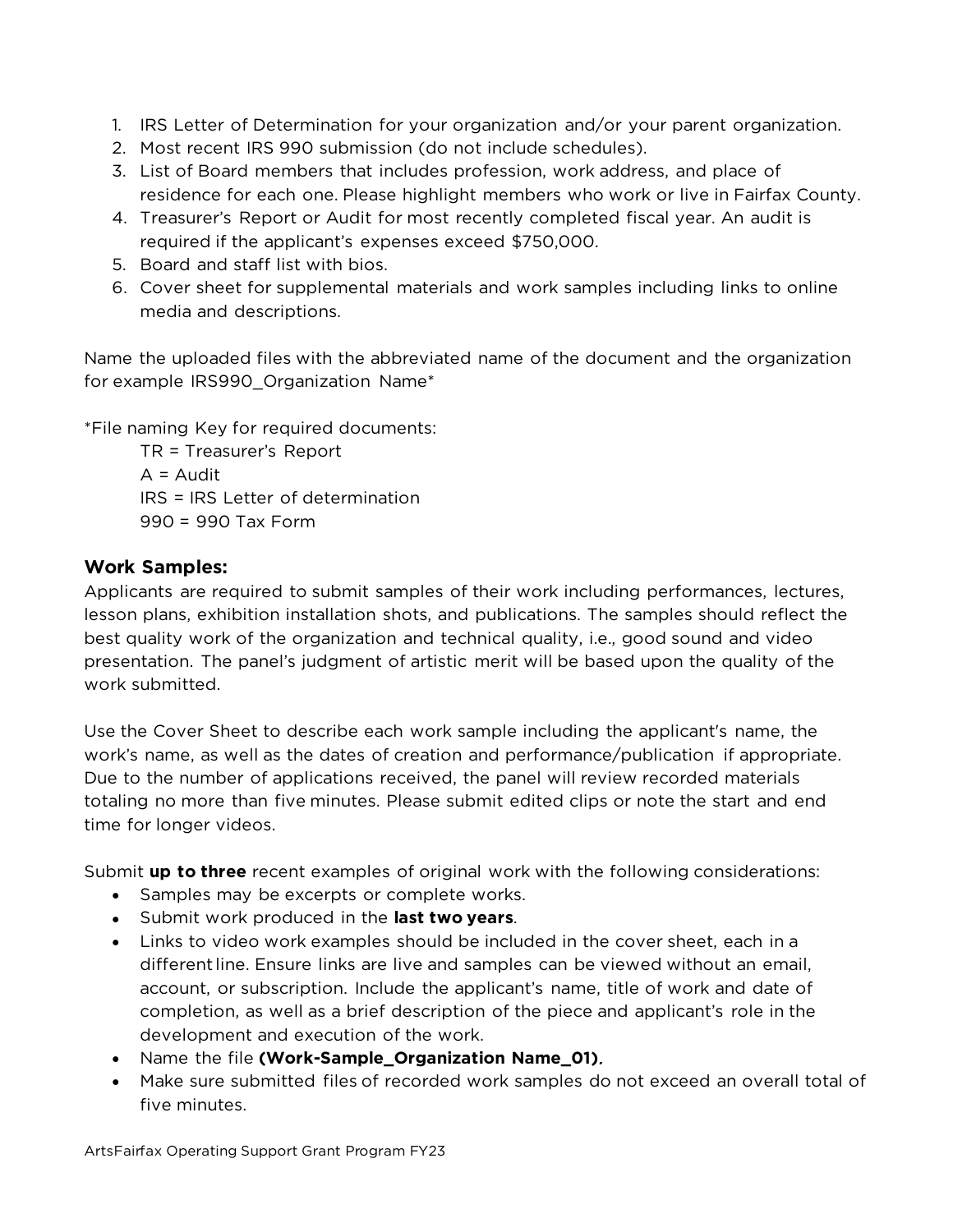# **Supplemental Materials:**

Submit **up to three** Supplemental Materials that describe recent activities (within the last two years).

- Supplemental materials could include, but are not limited to programs, brochures, catalogs, posters, newsletters, other promotional materials, newspaper reviews, articles, testimonials, letters of support, or awards.
- Include a summary of your strategic plan if your organization has one.
- Supplemental videos such as news stories and promotions are limited to a total of 5 minutes.
- Name each file SM\_ Organization Name \_01.
- Links to supplementary materials should be included in the cover sheet, each in a different line with a brief description.

# **Submitting your application**

All *Operating Support Grant Program* applications must be submitted via the online application system no later than **April 14, 2022 at midnight** (11:59 p.m.) Late applications will not be accepted. Hard copies of supplementary materials will not be accepted.

## **Appeals Process**

Unless there are grounds for an appeal, all funding decisions of ArtsFairfax are final. ArtsFairfax funding decisions may be appealed only upon the following grounds:

- The Applicant's grant application was denied based on criteria other than those set forth in the applicable guidelines, where the application of such improper criteria was open and obvious and there was also no legitimate basis for denial under the applicable guidelines.
- The Applicant's grant application was denied based on the grant panel's failure to apply the applicable guidelines, where such failure is open and obvious and not merely a subjective evaluation of the merits of the application.
- The Applicant's grant application was denied based on the grant panel's failure to consider relevant evidence presented in support of the grant application, where such failure was both open and obvious and not merely the result of the Applicant's failure to properly identify or present such evidence.
- The Applicant's grant application was denied as the direct result of an undisclosed conflict of interest between the Applicant and a member of the grant panel, where, but for such conflict, the Applicant's grant application would not have been denied.

Other than the grounds listed above, there are no other grounds for an appeal, including, but not limited to, general dissatisfaction with the process, dissatisfaction with the amount awarded, dissatisfaction with the qualifications of the members of the grant panel, disagreement with an opinion of a member of the grant panel, or the Applicant's desire to submit additional evidence.